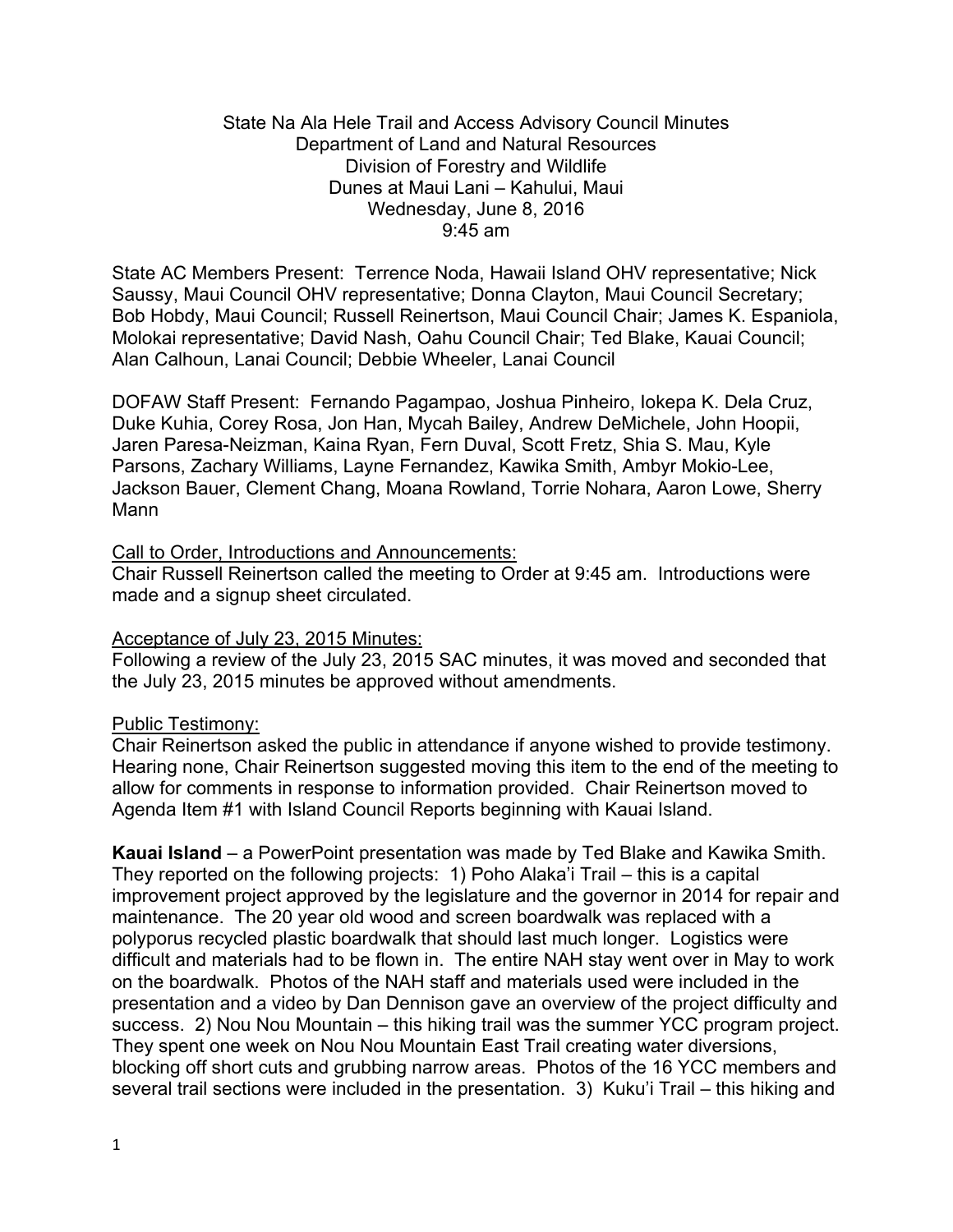horseback riding trail was re-established by Na Ala Hele crew with a few other program personnel. Photos of the team and trail sections were included.

**Hawaii Island** - A PowerPoint presentation was made by Terrence Noda, Clement Chang and Jackson Bauer. Hawaii Island is having problems with vandalism. Photos showed vandalism on warning signs at Pololu Trail, on the kiosk info at Waiakea ATV Park, signage vandalism and moving of rocks to access private property on the Puna Trail and Hawaii Island portable toilets also were damaged. Their future objectives include trail maintenance, Pololu Trail improvements, Puna Trail vehicle restriction, Onomea Trail safety fence, improving information, signage and outreach, looking for more OHV opportunities, and assisting the program branch and division. They also reported as there are many trails on Hawaii Island their meetings can run long. They offered tips on controlling meetings that included a tracking tool that Debbie Chang put together. There is a lot of interest in ROHV activities especially in the Upper Waiakea, R1, and R10 areas and these are maintained primarily by volunteers. The bike park is also maintained by volunteers.

**Maui Island** – Torrie Nohara thanked Russell Reinertson for his great work as Council Chair, the NAH staff and John Han. A PowerPoint presentation by Russell Reinertson highlighted the Maui Island work as follows: 1) West Maui Greenway - the vision is a 25-mile multi-use trail utilizing existing cane haul roads from Ukumehame to Lipoa Point. The National Park Service, NAH Maui council member, Donna Clayton and the Maui Bicycling League held a 2-day workshop in February attended by county council members, county department heads, user groups and landowner reps. The result was a plan to begin with a Phase I section from Olowalu to Lahaina and the Public Works Dept. has asked for and received \$300,000 for the planning and design of Phase I. Portions of the full 25-mile route cross private, county and state lands and ownership and management are still being worked out; however, the Count of Maui has agreed to take on the ownership and maintenance of the greenway as sections are completed. 2) Waihee Ridge Trail photos of the erosion at higher elevations due to heavy use were shown. There are also parking problems annoying some neighbors. NAH trail crews are working to keep the trail passable while the EA is being developed. Planned work includes rehabilitating portions of the trail, installing steps and possibly a walkway in some places. A parking lot has been graded, along with shoulders on the narrow access road and an electric gate on a timer is being installed to manage access to the trailhead. 3) Polipoli/Kula Forest Reserve – In Oct/Nov Trails Unlimited (a USFS Enterprise Team) and the NAH staff worked on the heavily eroded Waiakoa Loop Trail using the Sutter 500, a new multi-function trail dozer. This work provided the staff with an opportunity to train on the Sutter 500 while doing trail repair. Maui Mountain Biking volunteers and the NAH staff are also working on the Upper Waiohuli Trail to maintain, repair and improve the multi-use trail. 4) Kahakapao Recreational Area – After the Grand Opening on June 6, 2015 this area has become the premier riding destination on Maui. Regular on-going maintenance has been contracted to the experienced local trail builders with Flow Farm Pacific. They are doing excellent work. The Maui Mountain Biking Coalition and NAH staff plus other volunteers provide additional maintenance support. The ride tomorrow is in this area. 5) Waia'ilio Trail – DOFAW is moving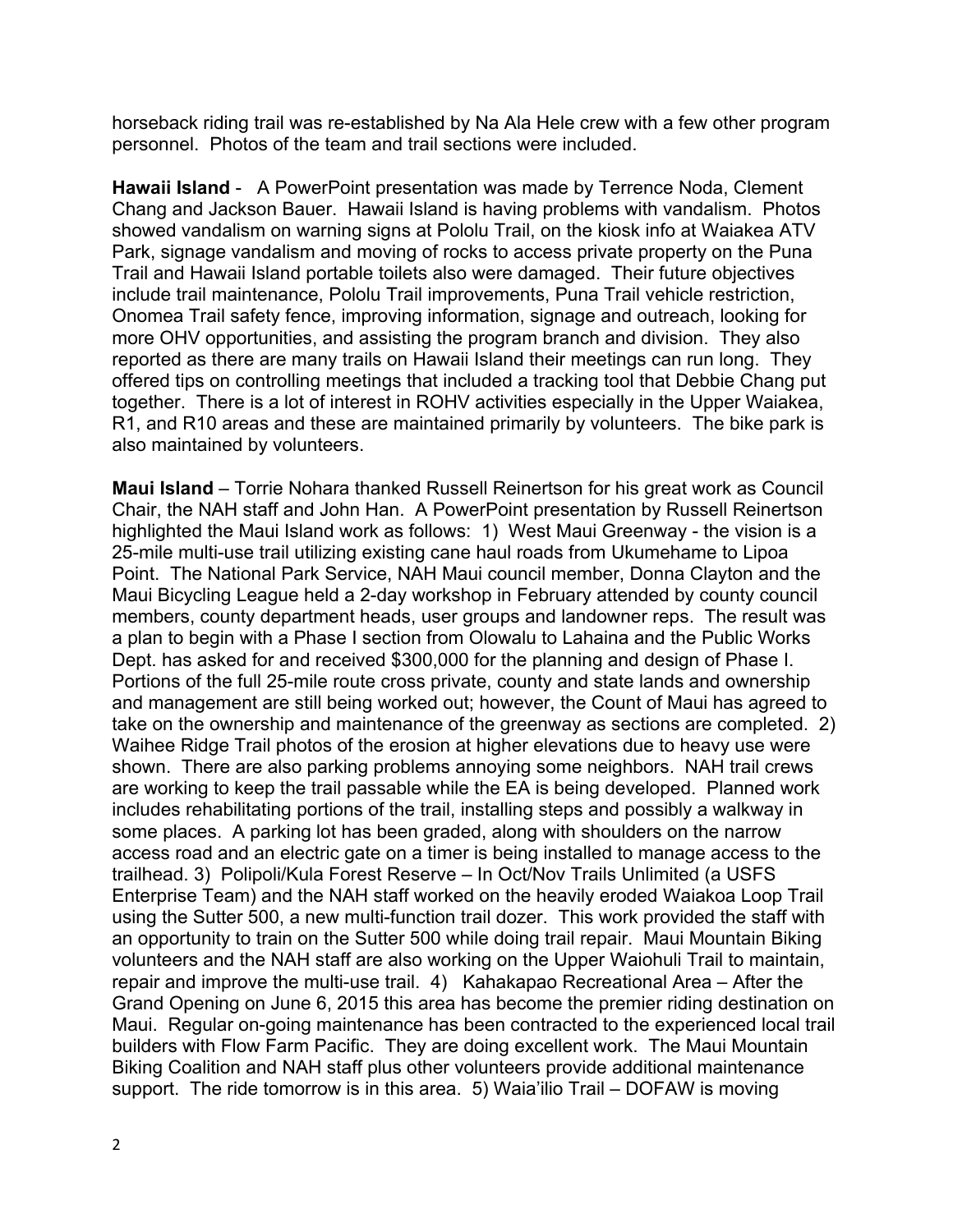forward with plans to create a Game Management Area for archery hunting in the remote area of Kanaio. A review of the historic Alexander Maps of 1885 indicates 4 trails running mauka-makai. The council is trying to locate these trails on the ground and work to reopen these historic trails.

**Lanai Island** – Bob Hera kept Lanai council going for many years. Alan Calhoun stepped up to keep the council going and even got his wife to join the council. One of their council members, Mike Donoho, Pulama Lana'I VP of Natural Resources, is an employee with the large landowner on Lanai, Larry Ellison, and this is an important connection for the council. Alan reported on their trails as follows: 1) Kanepu'u Interpretive Trail – Two volunteer groups visited during the month of April - 9 members of the Hawaiian Trail and Mountain Club from Oahu worked April 2 and 3 (ages from 55 to 78) and did a superior job, and instructors from the Hunter Safety Education Program participated in the work to hunt program from April 13 to 17. They usually participate twice a year. 2) Polihua Self-Guided Trail – they continue to monitor the condition of the trail weekly for animal entry, irrigation needs, and interpretive signage condition. Now that the Four Seasons Resort at Manele has reopened, they are experiencing increased traffic on the trail. 3) Sugar Cane/Punawai Trail - they are exploring the possibility of obtaining an abstract for this early sugar plantation irrigation works trail. 4) Trail Inventory – they are in the process of reviewing the island trail inventory with Pulama Lanai'i and knowledgeable members of the community for possible corrections, additions, deletions and the relationship to public access. 5) Alan reported that Lanai received a new Morbark Beever M8D wood chipper and the group has worked hard to locate native trees and remove the Christmas Berry from around them on the Kanepu'u Interpretive Trail. They look forward to adding wood chips to the Polihua Self-Guided Trail as an aesthetic walking guide for visitors.

**Molokai Island** – James K. Espaniola serves as the Molokai contact. The council is inactive at the moment but interest is growing. All of Molokai's NAH trails are road trails taken care of by DOFAW staff.

**Oahu Island** – David Nash and Kyle Parsons presented a PowerPoint on the following: 1) 4.25 miles Ohana Trail completed around the base of Olomana Peaks by OmtbO. 2) HURT celebrated 24 years of running races on Oahu. 3) Oahu added a 4 wheel drive member to the council. There is very limited property on Oahu for OHV users. 4) Facebook page is great for updates and reporting. 5) New fencing on the heliocopter landing zone at the Kahuku Motorcross track was completed. 5) A new north shore development will maintain public access to the existing trail and is working with NAH/NARs to grant a public access easement. 6) New bathrooms and tree removal completed at Manoa Falls Trail. \$40,000 to \$50,000 was spent on tree removal alone. 7) Oahu's challenge is parking, parking, parking. 8) Local politicians bending to NIMBYs endangers access. 9) Homeowner doing damage to trails resulted in closed trails at Makiki. The council would like to see legislation to stop homeowners' damaging trails. 10) The Old Pali Hwy. rockfall led to closure discussions but they are trying to find a way to safely reopen the trail. 11) Ongoing development on the Ewa Plain is a threat to old alaloa. 12) The council also struggles with signage damage and removal.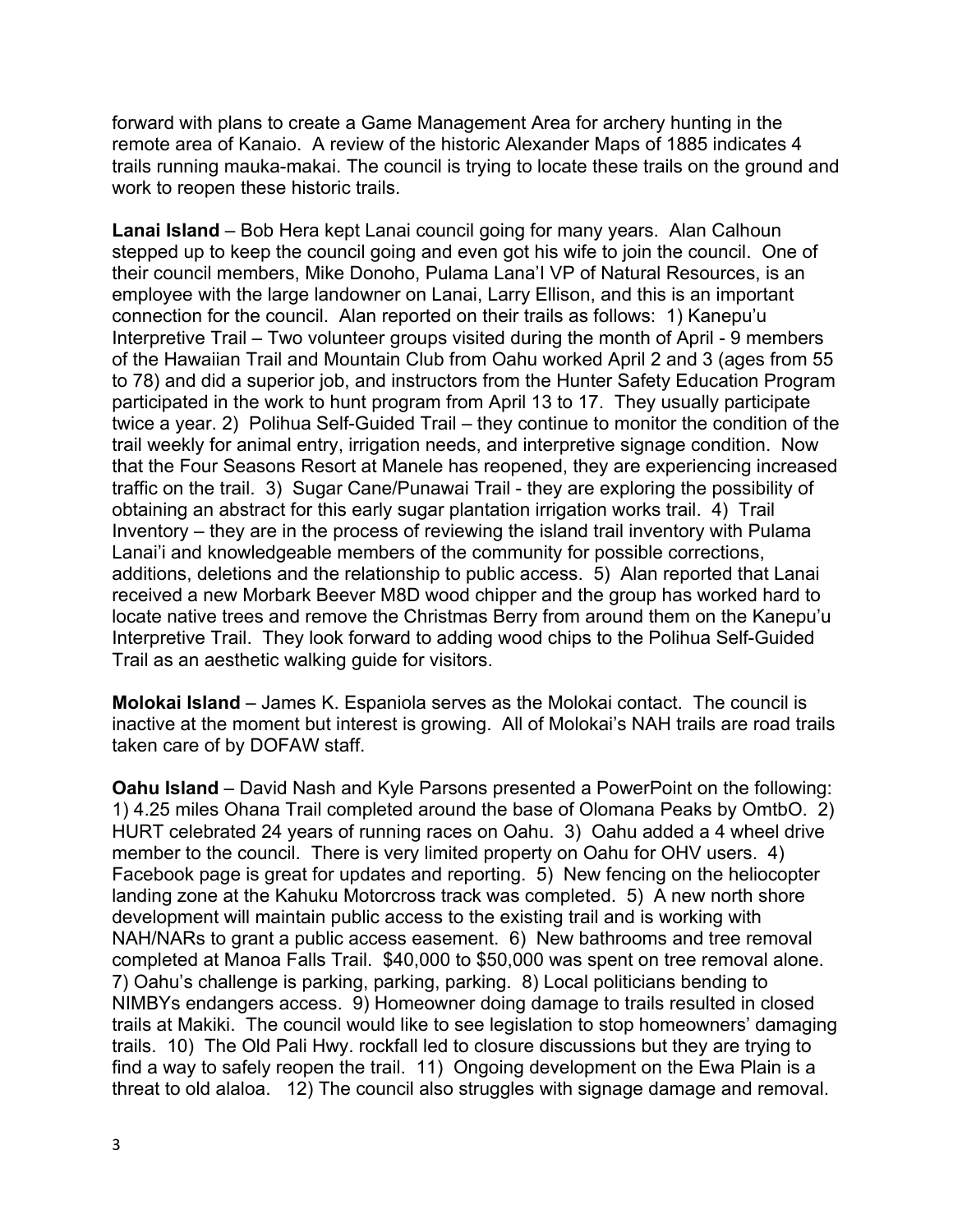Their special focus projects are the old government road Waimanalo to Pali, Old Pali Highway closure due to rockfall, creating a local professional trail builder resource (OR and TN conferences) OmtbO and NAH, and completing the loop around Olomana Peaks to make a full 10-mile trail. Photos of various events and trails were included plus an old photo of the Old Pali Road in the early 1900s. Going forward Oahu Council would like to discuss the idea of bringing the Hawaii Tourism Association into the trail conversations and perhaps create a trail day for politicians once a year to encourage their understanding and importance of trails and funding. They believe Tort reform to relieve the state of liability is needed, would like to add a roundtable portion to this meeting and build connectivity between islands' advisory council members.

# Historic and Ancient Trail Program Report:

Moana Rowland gave an overview of her path to her position as State NAH Abstractor beginning with her degree in Hawaiian language which led to translating title reports, then on to work with a title company and then NAH. She reminded the group that the 1893 Highways Act, proclaimed by Queen Liliokulani, states roads belong to government. Her research work is driven by staff and council member requests. She presented a PowerPoint on the other duties of the NAH Abstractor including: provide assistance to all DOFAW programs to locate legal documents and maps for access, provide comments to County subdivision reviews, work with state attorneys to determine if state may claim an interest in historic and ancient trail features or public access within lands that are the subject of Quiet Title Actions or other civil proceedings, and provide out-reach education of Highways Act of 1892. Photos on sites she has researched were included in the PowerPoint. Moana would like to move her position to professional from clerical, add staff and digitize records.

# Federal Recreation Trail Program Report – FHWA Representative:

In Liz Fischer's absence, Aaron Lowe reminded the group that the 1 cent at the pump for OHV use adds up and could be used for some of the upcoming projects mentioned today. The FAST Act signed into law December 2016 replaced the Transportation Alternative Program ("TAP") and this funding can be used for the Recreational Trails Program ("RTP"). Aaron presented a PowerPoint on the use of RTP Educational funds and STBG funds for trails education under the RTP funding requirements. He also recommended connecting with the Department of Health and Department of Transportation for DLNR lands for funding assistance.

# DOFAW Administration Report – Acting Program Manager Aaron Lowe:

Aaron gave an overview of his path to his current position as Acting Program Manager including his 20 years as an Oahu Trails Specialist. He is a huge outdoor advocate from his teen years to present and has a degree in Forestry Conservation from the University of Hawaii plus has toured trails around the world. He noted the increase in trail use is amazing but at what point do we need to deal with capacity issues.

DOFAW has been without a full time administrator and work has been handled between Scott Fretz on Maui and Sherry Mann on Kauai. David Smith has now been selected as the new administrator and the new branch manager on Oahu will be Marigold Zoll.